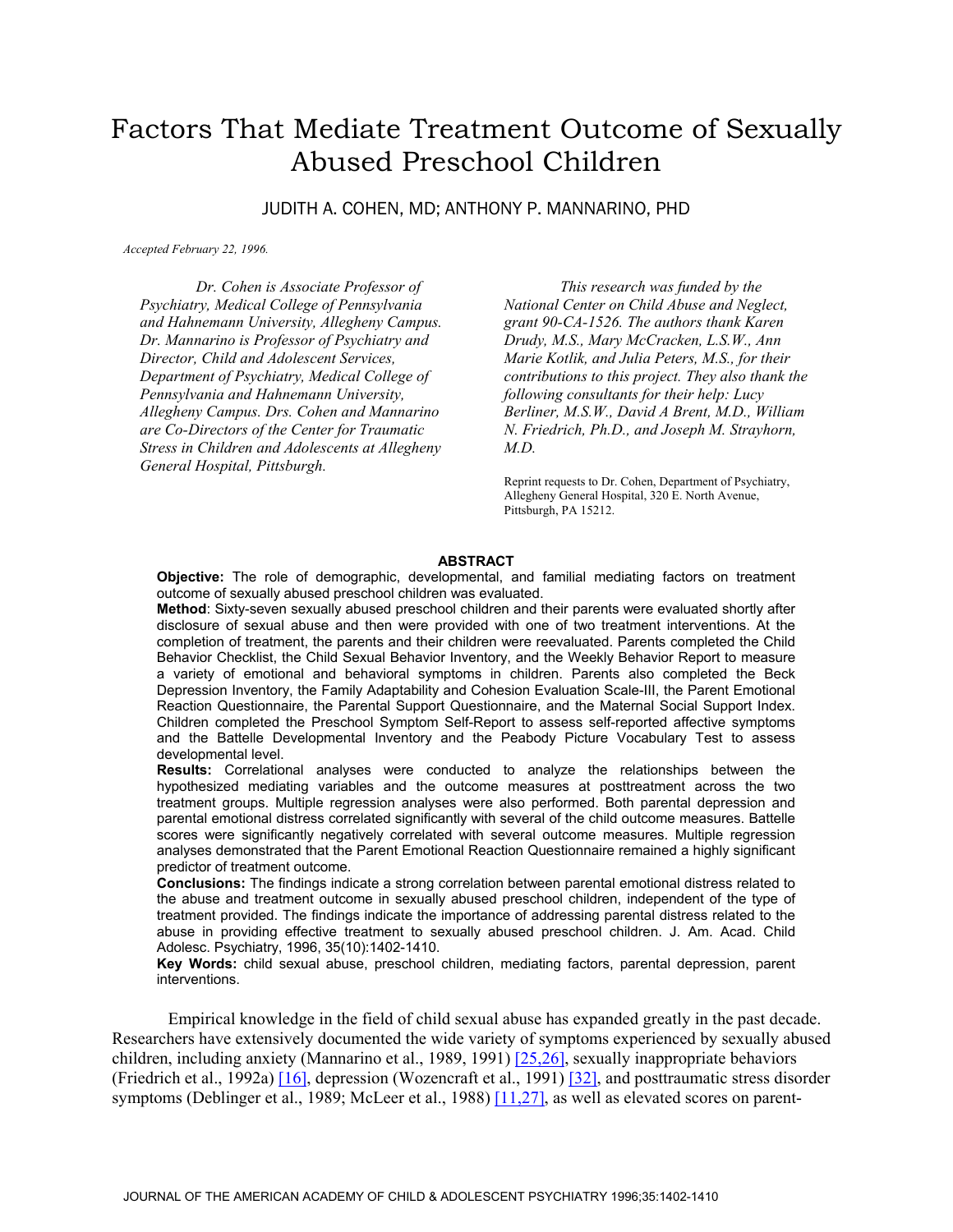report measures of general child psychopathology (Conte and Schuerman, 1987; Einbender and Friedrich, 1989; Mannarino et al., 1991) [\[9,13,26\].](http://ipsapp006.lwwonline.com/content/search/2600/38/27/) Research has also confirmed that some sexually abused children do not manifest significant psychological symptoms when evaluated shortly after the abuse occurred (Finkelhor, 1990) [\[15\].](http://ipsapp006.lwwonline.com/content/search/2600/38/27/)

In an attempt to understand this wide variation in symptomatology, some researchers have examined the impact of possible mediating factors on symptom formation. We have documented that preabuse factors such as past developmental or psychiatric difficulties and stressful life events that occurred prior to the sexual abuse were associated with increased behavioral and emotional problems, depression, and poor self-esteem in these children (Mannarino et al., 1994) [\[24\].](http://ipsapp006.lwwonline.com/content/search/2600/38/27/) Abuse factors such as severity, duration, and the identity of the perpetrator have been found to be associated with symptomatology in some studies (Mannarino et al., 1991) [\[26\],](http://ipsapp006.lwwonline.com/content/search/2600/38/27/) although other investigators have not demonstrated such a relationship (Finkelhor, 1990) [\[15\].](http://ipsapp006.lwwonline.com/content/search/2600/38/27/)

Familial factors have been found to mediate symptomatology in sexually abused children as well. For example, lack of maternal support (Everson et al., 1989; Friedrich et al., 1992b; Hewitt, 1991) [\[14,17,19\]](http://ipsapp006.lwwonline.com/content/search/2600/38/27/) and maternal depression (Kinard, 1995) [\[21\]](http://ipsapp006.lwwonline.com/content/search/2600/38/27/) have been documented to correlate with greater behavioral and emotional symptoms in sexually abused children. Also, we found that higher levels of stressful parental reaction to the sexual abuse, as measured by the Parent Emotional Reaction Questionnaire (PERQ), were significantly associated with parent-rated behavior problems as well as sexual behavior problems (Mannarino and Cohen, in press) [\[23\].](http://ipsapp006.lwwonline.com/content/search/2600/38/27/) Finally, several child-related factors have been shown to mediate symptom formation following sexual abuse in school-age children. Specifically, abuse-related attributions and perceptions (such as feeling responsible for the abuse, feeling different from peers, and feeling that others do not believe you) were highly predictive of psychological symptomatology (Mannarino and Cohen, 1996) [\[22\].](http://ipsapp006.lwwonline.com/content/search/2600/38/27/)

We designed a structured short-term cognitive-behavioral treatment model to address sexual abuse-related issues, including many of the child and familial mediating factors discussed above. This model was adapted for young children as the Cognitive Behavioral Therapy for Sexually Abused Preschoolers (CBT-SAP) (Cohen and Mannarino, 1993) [\[6\].](http://ipsapp006.lwwonline.com/content/search/2600/38/27/) This model targets many of the common symptoms that these young children experience as demonstrated by the available empirical research, including sexually inappropriate behaviors (Friedrich et al., 1992a) [\[16\]](http://ipsapp006.lwwonline.com/content/search/2600/38/27/), anxiety, aggression, and sadness (Gomes-Schwartz et al., 1990; Kendall-Tackett et al., 1993) [\[18,20\]](http://ipsapp006.lwwonline.com/content/search/2600/38/27/), and regressive behaviors (White et al., 1988) [\[31\].](http://ipsapp006.lwwonline.com/content/search/2600/38/27/) It also addresses several themes or issues which have been shown to be both prevalent and predictive of symptomatology in older sexually abused children (Mannarino and Cohen, 1996; Mannarino et al., 1994)  $[22, 24]$ .

Specific parent issues addressed in the CBT-SAP model include ambivalence in belief of the child's abuse, ambivalent feelings toward the perpetrator, attributions regarding the abuse, feeling that the child is "damaged," providing appropriate emotional support to the child, management of inappropriate child behaviors (including regressive and sexual behaviors), management of fear and anxiety symptoms, and parental issues related to the parent's own history of abuse. Specific child issues addressed in this model include safety education and assertiveness training, identification of appropriate versus inappropriate touching, attributions regarding the abuse, ambivalent feelings toward the perpetrator, regressive and inappropriate behaviors, and fear and anxiety. Interventions include the use of cognitive reframing, thought stopping, positive imagery, contingency reinforcement programs, parent management training, and problem-solving. Psychoeducational and supportive interventions are also incorporated in the CBT-SAP model. Further details regarding this treatment model are described elsewhere (Cohen and Mannarino, 1993) [\[6\].](http://ipsapp006.lwwonline.com/content/search/2600/38/27/)

CBT-SAP was used as the index treatment in an empirical treatment outcome study comparing CBT-SAP to nondirective supportive therapy (NST) (Brent, 1990) [\[5\],](http://ipsapp006.lwwonline.com/content/search/2600/38/27/) both provided individually to children and their primary caretakers. The results of that study indicated that CBT-SAP was significantly more effective than NST in reducing symptomatology in young sexually abused children (Cohen and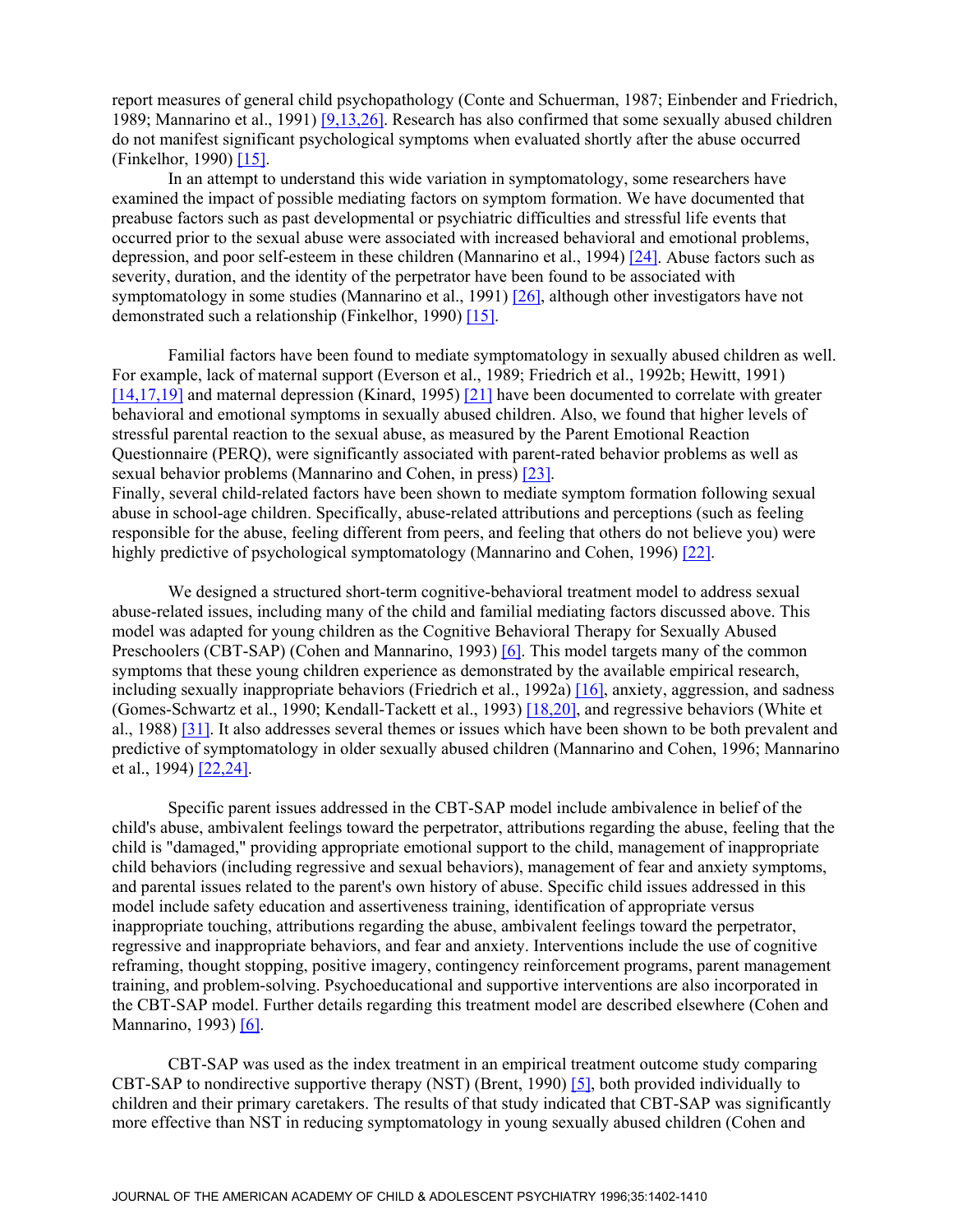Mannarino, 1996a) [\[7\].](http://ipsapp006.lwwonline.com/content/search/2600/38/27/) The present article examines the role of demographic, developmental, and familial mediating factors on treatment outcome. We hypothesized that after controlling for initial (pretreatment) symptomatology, some of these factors would significantly mediate treatment outcome. In particular, because the PERQ was such a strong mediator of initial symptom formation in sexually abused children, we hypothesized that parental emotional reaction to the abuse would mediate treatment outcome independent of the type of treatment provided.

## **METHOD**

The methodology for the treatment outcome study has been described in detail previously (Cohen and Mannarino, 1996a) [\[7\].](http://ipsapp006.lwwonline.com/content/search/2600/38/27/) General methodology will be discussed below.

## **Sample Selection**

The initial subject population consisted of 86 sexually abused children aged 3 through 6 years. Sexual abuse was defined as sexual exploitation involving physical contact between a child and another person. Physical contact included anal, genital, oral, and/or breast contact.

Inclusionary criteria included the following. The child had to have experienced some form of sexual abuse as defined above, with the most recent episode of sexual abuse having occurred no more than 6 months prior to referral to the study. Both boys and girls were included in the study. The age range was 2.11 to 7.1 years. Where applicable, the sexual abuse had to have been reported to Child Protective Services prior to the child's acceptance into the study. Because of the very young age of these subjects, we believed it particularly important for there to be some form of independent abuse validation prior to inclusion in the study. Specifically, the child's verbal report of sexual abuse was necessary, but not sufficient, for inclusion in the study. In all cases, a child was included only if the child also had either a Child Protective Services-indicated report, if there had been independent confirmation of abuse by the agency in Pittsburgh with recognized expertise in conducting investigative evaluations, or if there was physical evidence of sexual abuse.

Because the primary goal of treatment in the study was symptom reduction, subjects had to reach a minimal level of symptomatology in order to be included. Minimal symptomatology was defined as either a Weekly Behavior Report (WBR) (Cohen and Mannarino, 1996b) [\[8\]](http://ipsapp006.lwwonline.com/content/search/2600/38/27/) total behavior score of  $> 7$ or any sexually inappropriate behavior reported on the Child Sexual Behavior Inventory (CSBI) (Friedrich et al., 1992a) [\[16\]](http://ipsapp006.lwwonline.com/content/search/2600/38/27/). (A WBR Total score of 7 indicates that the child has displayed on average one problematic behavior per day. This score is mildly elevated from the WBR scores of a normal control group, but the difference is not statistically significant  $[p < .05]$  [Cohen and Mannarino, 1996b] [\[8\].](http://ipsapp006.lwwonline.com/content/search/2600/38/27/)) Consent had to be given by the subject's parent prior to inclusion in the study. (For the sake of brevity, throughout this report the term "parent" will be used to indicate the primary caretaker who participated in this study. In some cases, this was not a biological parent. In only two cases was the participating parent a male.)

Exclusionary criteria included mental retardation or pervasive developmental disorder, psychotic symptoms, a serious medical illness, psychotic disorder or active substance abuse in the parent participating in treatment, or the lack of a long-term caretaker to participate in the study (i.e., if a child was expected to remain with the present caretaker for less than 12 months, the child was not included).

Subjects were referred to our treatment clinic from regional rape crisis centers, Child Protective Services, pediatricians, psychologists, community mental health agencies, county and municipal police departments, and the judicial system. No recruitment advertisements were placed.

#### **Sample Characteristics**

Eighty-six subjects were recruited for the study. Of these, six dropped out after completing one or two treatment sessions (early dropouts) and seven dropped out after completing three to eight sessions (late dropouts). In addition, six subjects were removed from the study prior to completion of treatment because of persistent sexually inappropriate behavior. (This was defined as sexualized behavior involving physical touching of another child or an adult for two consecutive weeks after the issue had been addressed as defined in the assigned treatment modality. This provision for removal from the study if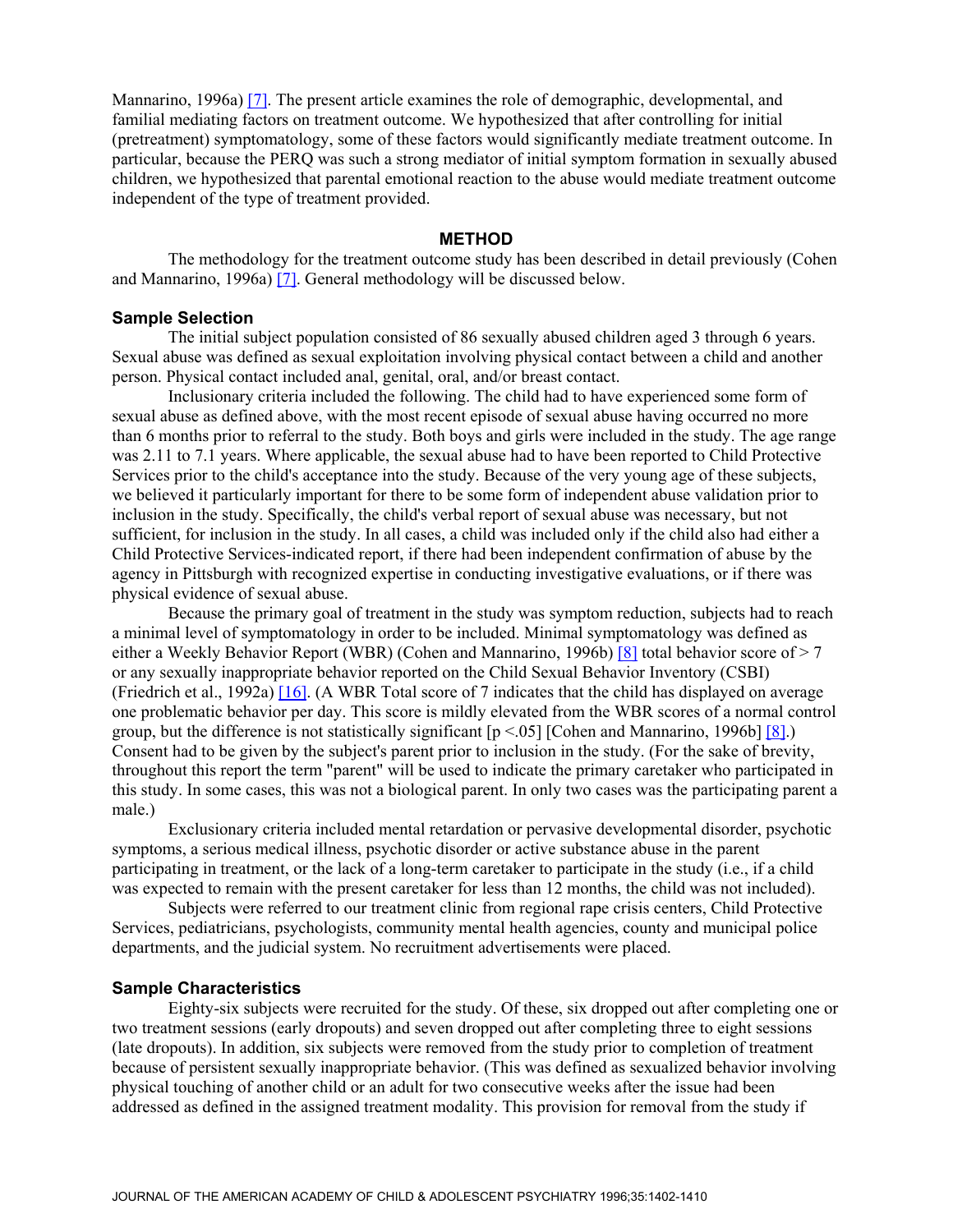dangerous behavior persisted was deemed to be an ethical necessity.) Thus, a total of 67 subjects completed the treatment and were included in the data analysis.

The three types of noncompleters (early dropouts, late dropouts, and removed subjects) did not differ from each other with regard to demographics, initial symptomatology, or initial scores on mediating factors. No significant differences were found between noncompleters and completers with regard to any of these factors except that the noncompleters were of a lower socioeconomic status (SES) than the completers ( $F = 2.16$ ,  $p < .05$ ). This difference, although statistically significant, reflected a difference of only one SES level (IV versus V) in the Hollingshead classification.

With regard to the treatment completers, mean age was 4.68 years (range 2.11 to 7.1 years); 58% were female and 42% were male. Racial composition was 54% Caucasian, 42% African-American, and 4% other. Mean SES was Hollingshead IV. Forty-one percent of the subjects were in kindergarten or entering first grade, 28% were in preschool, 20% stayed home with a parent, and 10% were in day care or in a baby-sitting arrangement. Seventy-five percent of the subjects lived with one or both biological parents, 3% lived with adoptive parents, 4% lived with grandparents, 3% lived with other relatives, 13% lived with a long-term foster parent, and 2% lived with another caretaker.

With regard to sexual abuse, 25% had been abused once, 26% had been abused 2 to 5 times, 15% had been abused 6 to 10 times, 29% had been abused > 10 times, and in 5% of the cases, the number of abuse episodes was not known. The identity of the perpetrator was as follows: 15% biological father, 2% biological mother, 10% mother's paramour, 7% uncle, 7% baby-sitter, 13% older child/adolescent, and 46% multiple abusers or other. The types of abuse experienced were 46% genital fondling only, 26% vaginal and/or anal intercourse, 22% oral-genital contact, 3% fondling of breasts, and 3% other or unknown. (These percentages reflect the most intrusive type of abuse experienced by the subject; 34% of the subjects experienced more than one type of abuse.)

#### **Instruments**

Two categories of instruments were used in this study. Outcome measures assessed the child's symptomatology at different times during the study (pre- and posttreatment). Because of the young age of these children, all but one of these outcome measures were completed by the parent. The child self-report measure, the Preschool Symptom Self-Report, was not found to be useful (Cohen and Mannarino, 1996a) [\[7\]](http://ipsapp006.lwwonline.com/content/search/2600/38/27/) and was not included in data analyses for the present report.

The second category of instruments measured possible mediating factors in treatment outcome. These included measures of child developmental level and receptive vocabulary, administered to the child. They also included measures of parental and familial functioning which were hypothesized to mediate symptomatic improvement when initial symptomatology was controlled for; these instruments were all completed by the parent. These instruments are discussed below.

Outcome Measures. Each parent completed the Child Behavior Checklist (CBCL) (Achenbach and Edelbrock, 1983) [\[1\].](http://ipsapp006.lwwonline.com/content/search/2600/38/27/) This measure was developed as a descriptive rating measure to assess both adaptive competencies and behavior problems. The CBCL includes items that identify a variety of behavioral and adjustment problems. There are also questions related to the child's activities and interests, social relationships, and academic functioning at school (Social Competence scale). A variety of child behavior profiles have been constructed from the CBCL. These profiles were based on factor analyses of the CBCLs of 450 children who had been referred for outpatient mental health services because of behavioral and/or emotional problems. Test-retest reliability over a 1-week time interval was calculated to be .88. There are norms for both the Social Competence scales and Behavior Problems scales.

Although there are different report forms and profiles for 2- to 3-year-olds and for 4- through 11 year-old boys and girls (Achenbach et al., 1987) [\[2\]](http://ipsapp006.lwwonline.com/content/search/2600/38/27/), we used only the 4- through 11-year-old forms. Thus, parents of 3-year-old subjects completed the 4- through 11-year-old CBCL form. Although this was not ideal, it made it possible to conduct comparisons of initial and follow-up scores (as all of the 3-yearolds would have turned 4 years by the completion of the 12-month follow-up), and it allowed us to include the 3-year-olds in the CBCL group analysis rather than analyzing their scores separately. (There is not precise overlap in the factors between the two profiles.)

To measure sexualized behaviors, parents also completed the CSBI. This instrument is a 42-item inventory of sexual behavior ranging from normal behaviors (example: "pretends to be the opposite sex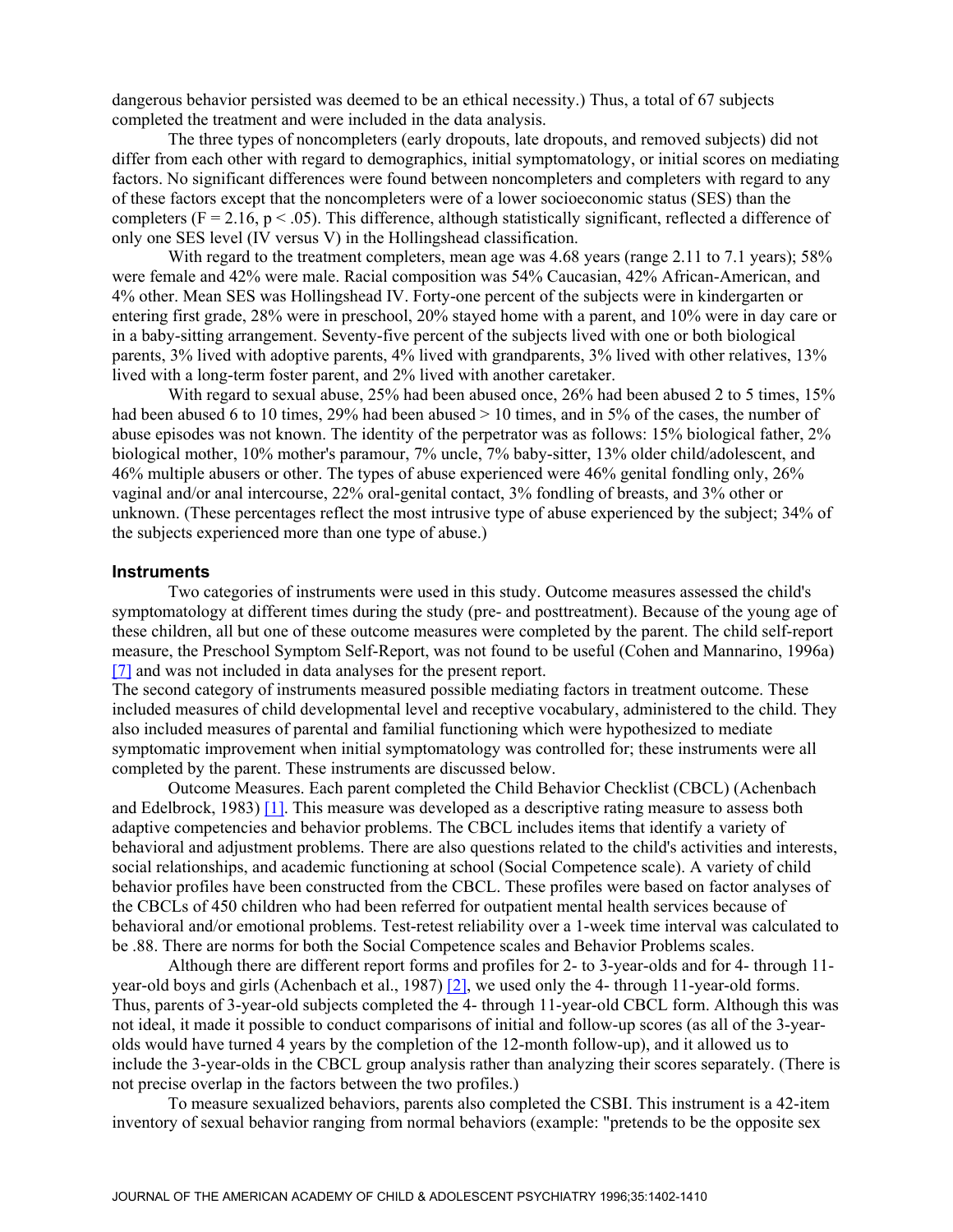when playing") to explicit sexual activity (Friedrich et al., 1992a) [\[16\].](http://ipsapp006.lwwonline.com/content/search/2600/38/27/) On a 4-point scale, the frequency with which the child has shown each behavior within the previous 6 months (from "never" to "at least once a week") is rated. The CSBI is the only empirical scale that specifically examines sexual behavior in children. Test-retest reliability after 1 month has been found to be .80. The CSBI has been administered to parents of normal children  $(N = 1,100)$  and psychiatric outpatients as well as to parents of sexually abused children. Norms are available for these populations.

Parents also completed the WBR (Cohen and Mannarino, 1993, 1996b) [\[6,8\]](http://ipsapp006.lwwonline.com/content/search/2600/38/27/). The WBR was developed to measure the frequency of 21 specific problematic preschooler behaviors over the course of any given week. It provides a more exact measure of the frequency of these behaviors than general behavioral rating scales, which do not precisely measure frequency (i.e., "often or always" on the CBCL or "at least once a week" on the CSBI). This allows the parent to document the exact number of times the behavior has occurred over the course of the week by providing daily time blocks for recording each behavior. Thus, for each week, the WBR tracks both the types of problematic behaviors and the total number of discrete episodes that occur. Psychometric properties of the WBR were evaluated using 59 normal preschool children recruited from day-care and preschool facilities. Test-retest reliability was .79 for types of behaviors and .91 for total behaviors. Internal consistency was high (Cronbach's alpha = .73). The WBR also was highly correlated with the CBCL Internalizing, Externalizing, and Behavior Problems Total scales (Cohen and Mannarino, 1996b) [\[8\]](http://ipsapp006.lwwonline.com/content/search/2600/38/27/).

Measures of Mediating Factors. The Beck Depression Inventory (BDI) was completed by parents to measure their own depressive symptoms. The BDI consists of 21 self-rated statements, rated from 0 to 3 in intensity. It is one of the most widely used adult self-report measures of depression (Beck et al., 1979) [\[3\]](http://ipsapp006.lwwonline.com/content/search/2600/38/27/). A meta-analysis of the BDI internal consistency yielded a mean coefficient alpha of .81 for nonpsychiatric subjects. Concurrent validity is also adequate, with mean correlations of the BDI and clinical ratings and the Hamilton Psychiatric Rating Scale for Depression being .60 and .74, respectively, with nonpsychiatric subjects (Beck et al., 1988) [\[4\]](http://ipsapp006.lwwonline.com/content/search/2600/38/27/).

Parents also completed the Family Adaptability and Cohesion Evaluation Scales-III (FACES-III). This scale consists of 20 items that measure family adaptability and cohesion (Olson et al., 1985) [\[29\]](http://ipsapp006.lwwonline.com/content/search/2600/38/27/). Family adaptability is defined as the extent to which a family is flexible and able to change the way it functions in response to situational and developmental stress. Family cohesion is defined as the degree to which family members are emotionally supported, as well as how bonded or separated they are. Each item consists of a statement regarding some aspects of family functioning (e.g., "We like to do things with just our immediate family," etc.). The parent is asked to describe his or her family at that point in time with regard to each item on a 5-point scale raging from "almost never" to "almost always." Test-retest reliabilities for the Cohesion and Adaptability scales have been reported to be, respectively, .77 and .62, and .68 for the Total scale. Factor analysis demonstrated high interitem correlation within each scale (Olson et al., 1985) [\[29\]](http://ipsapp006.lwwonline.com/content/search/2600/38/27/). Norms are available for parents.

To evaluate the parents' emotional reaction to the child's sexual abuse, parents completed the PERQ (Table 1). We designed this instrument to measure parental emotional reactions to their child's being sexually abused. It examines such reactions as fear, guilt, anger, embarrassment, and feeling upset. The PERQ consists of 15 items that describe specific parental emotional reactions to their child's being sexually abused. Parents are asked to rate each item on a 5-point scale (e.g.,  $1 =$  never,  $5 =$  always) regarding how well it describes their emotional response to their child's sexual abuse.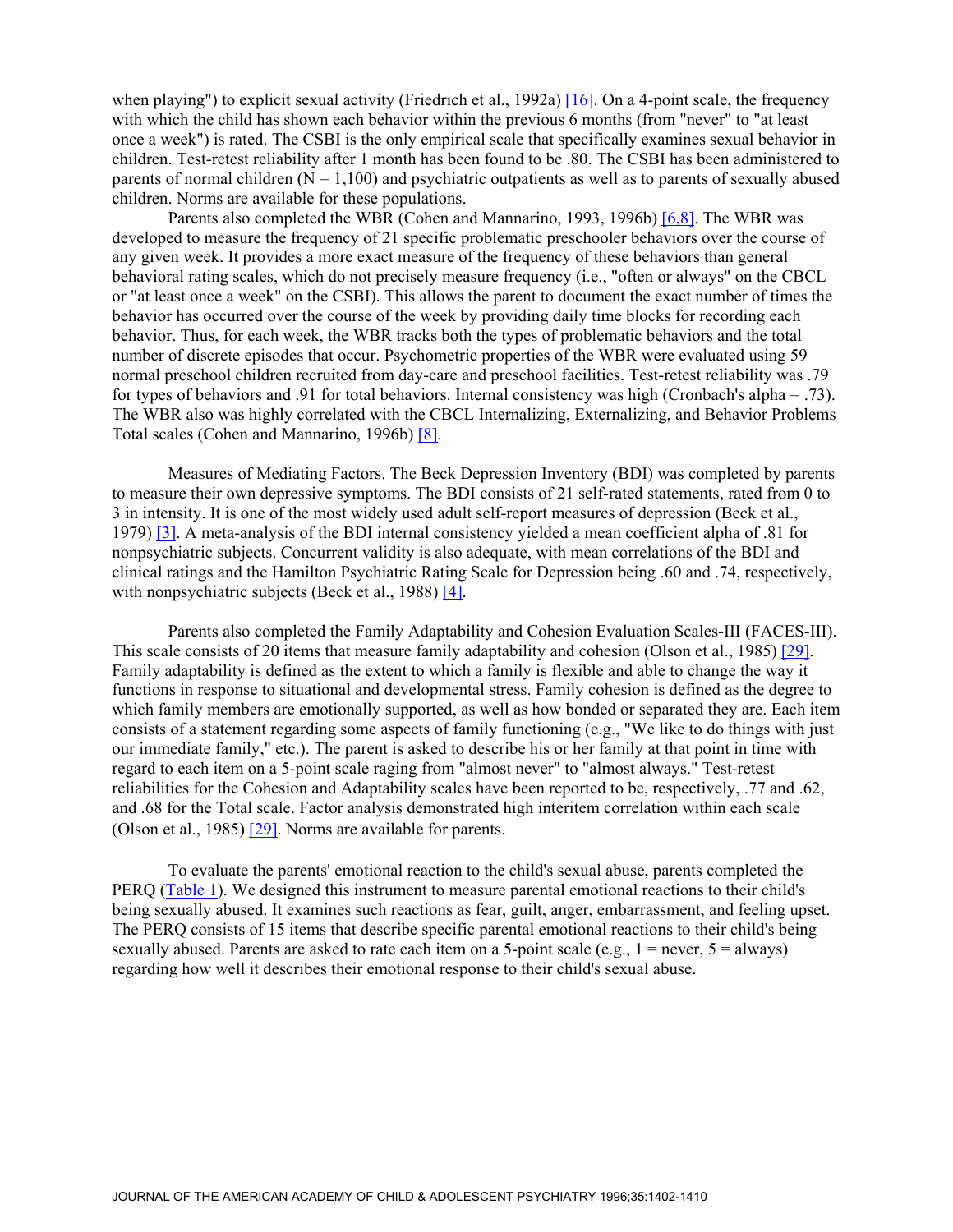- 
- 
- $\lambda$  . I have fals agrees always my offshill being alwared.<br> $\lambda$  . I should always what happened as my child while I are working. <br>  $\lambda$  . There this out always clear ray child while<br> $\lambda$  . I have always out what we<br>have
- and allowed ...<br>And also I should have been able to keep the ab
- any fully affected sincer I howwood about may child busing.
- 
- 1. I have trendits folling adopt at high- because 1 shock above.<br>
1. I have trendits folling adopt at high- because 1 shock above.<br>
2. I have folk angry about my child being aboved.<br>
2. I have folk angry about my child bei
- 
- 
- 
- 12. | Denne under allegen auf, alleide besteg afhancel.<br>| 12. | Denne under anderen alleide besteg afhancel.<br>| 12. | Denne fich anderen alleide ander may child besteg afhancel.<br>| 12. | Denne fich stragerant alleas 1 facett
- 

Notes from each statements, that parent is instructed to solver the form of the state of 1 on 5 diets.  $\mu$  that actually allocate  $\Box\to\infty$  correct,  $\Box\to\infty$  and  $\mu_1$  ,  $\Box\to\infty$  and temperature  $\Box\to\infty$  allocated.

# **Table 1**. Parent Emotional Reaction Questionnaire

Internal consistency for the PERQ has been calculated to be .87. Two-week test-retest reliability has been computed to be .90. We used the PERQ to measure factors that mediate symptomatology in sexually abused school-age children. As noted above, the PERQ was found to significantly predict symptomatology in these children (Mannarino and Cohen, in press) [\[23\].](http://ipsapp006.lwwonline.com/content/search/2600/38/27/)

To assess parental behaviors and attitudes toward the child related to the abuse, parents completed the Parental Support Questionnaire (PSQ). We designed the PSQ to measure parental cognitions and perceptions of their own behaviors in response to their child's sexual abuse experience. The PSQ consists of 19 items that examine the degree and kind of perceived parental support provided to the sexually abused child and the nature of the attributions that parents make regarding responsibility for the abuse (i.e., who is to blame). Parents are instructed to rate each item on a 5-point scale regarding how well it describes their response to their child's sexual abuse. Internal consistency for the PSQ has been calculated to be .73 and .70 for the "Support" and "Blame" subscales, respectively. Test-retest reliabilities after 2 weeks have been computed to be .70 for the Support subscale, .83 for the Blame subscale, and .82 for the Full scale.

The Maternal Social Support Index (MSSI) (Paskoe et al., 1988) [\[30\]](http://ipsapp006.lwwonline.com/content/search/2600/38/27/) is an interview completed by the parent which assesses social support available to mothers of abused children. It includes four areas of support: emotional, advice, companionship, and practical aid. Test-retest reliability and internal consistency was .72 over a period of 6 to 8 weeks. Internal consistency ranged from .60 to .63. The MSSI was positively correlated with the Dyadic Adjustment Scale ( $r = .39$ ,  $p < .001$ ) and inversely correlated with the Center for Epidemiological Studies-Depression Scale ( $r = -0.30$ ,  $p < 0.001$ ).

To assess the child's developmental level, the Battelle Developmental Inventory (Battelle) and the Peabody Picture Vocabulary Test-Revised (PPVT-R) were administered to the child.

The Battelle, a developmental evaluation tool, is widely used to assess functioning of children aged birth to 8 years in a variety of domains (Newborg et al., 1984) [\[28\].](http://ipsapp006.lwwonline.com/content/search/2600/38/27/) It includes scales for personalsocial (Pers), adaptive (Adapt), motor, communication (Commun), and cognitive (Cognit) development. It was standardized on a national sample of 800 children and provides standard scores, percentile ranks, and age equivalents. Test-retest reliabilities ranged from .84 to .99 and interrater reliability coefficients ranged from .85 to .99.

The PPVT is a widely used instrument that measures receptive vocabulary in children aged 2.5 years and older (Dunn and Dunn, 1981) [\[12\]](http://ipsapp006.lwwonline.com/content/search/2600/38/27/). The child is asked to point to the appropriate picture in response to a stimulus word spoken by the examiner. Items are scored either "correct" or "incorrect"; raw scores may be converted to percentile rank, to an age-equivalent score, or to a standard score equivalent. Although the PPVT-R does not convert directly to IQ, it is highly correlated with IQ scores. The PPVT-R is normed on a representative nationwide sample rather than predominantly white males, who were the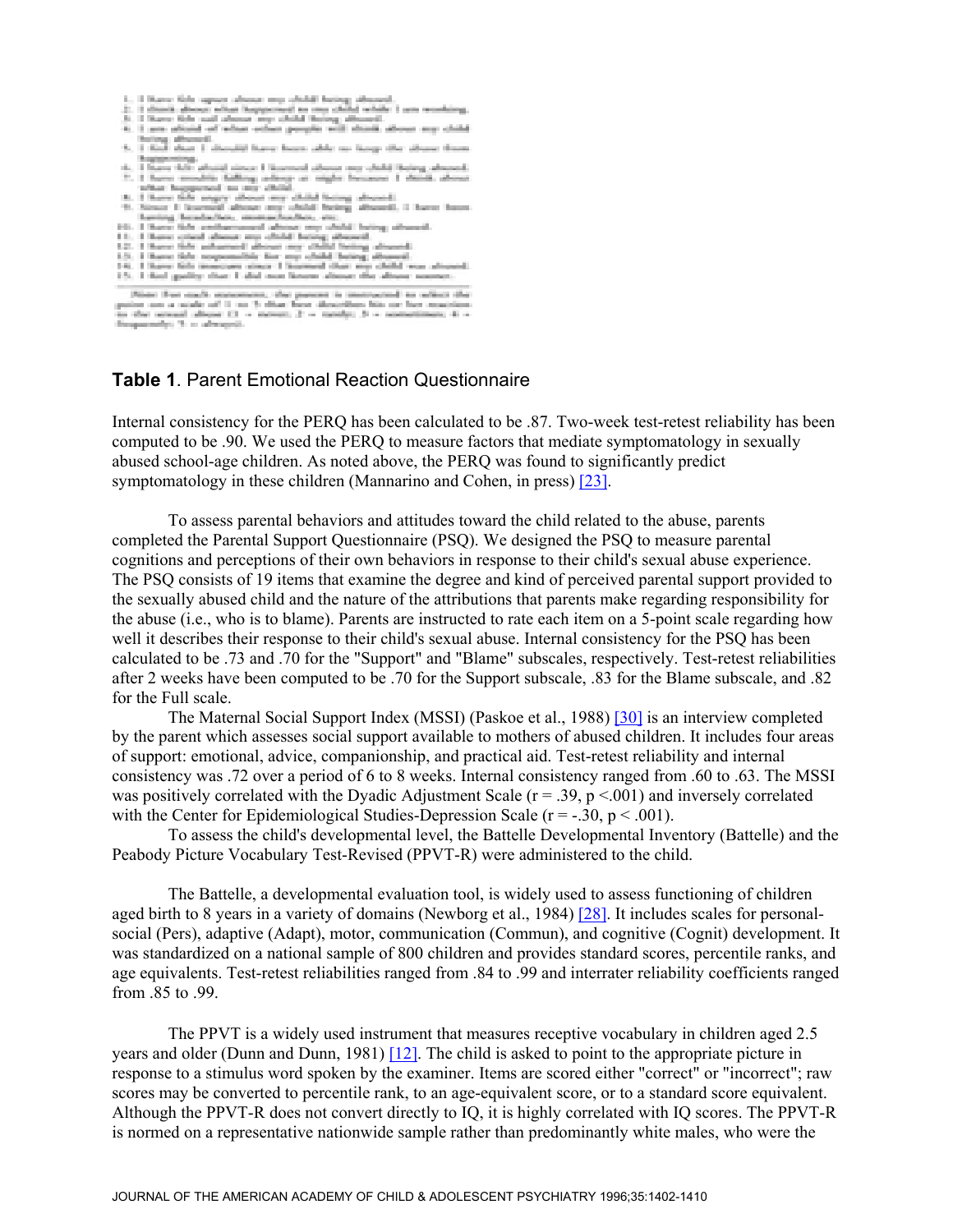standardization sample for the PPVT. For purposes of data analysis, the PPVT standardized score was used.

#### **Procedures**

Potential subjects were screened by telephone for appropriateness of inclusion. If the perpetrator was a pa rent, he or she was not permitted to participate in the assessments or treatment. During the initial subjects were randomly assigned to one of the two treatment conditions using Efron's biased coin toss as assessment meeting, the project coordinator explained the study, the parent signed the consent form, and the parent and child then completed their respective instruments. Following the initial assessment, described previously (Cohen and Mannarino, 1996a) [7]. An initial treatment session occurred within 1 week of the initial assessment. Each subject received 12 treatment sessions. Treatment sessions were approximately an hour and a half long. The therapist spent 50 minutes with the parent and then spent 3 to 40 minutes with the child. Weekly appointments were arranged at the parent's convenience. The approximately an hour and a half long. The therapist spent 50 minutes with the parent and then spent 30 to 40 minutes with the child. Weekly appointments were arranged at the parent's convenience. The expectation was that transportation problems, etc., some families took as long as 16 weeks to complete treatment. At the completion of treatment, the assessment instruments were readministered.

# **RESULTS**

Correlational analyses were conducted to analyze the relationships between the hypothesized mediatin g factors and the outcome measures at posttreatment across the two treatment groups. Multiple identity of perpetrator, type of abuse, number of abusive episodes, age, gender, race, school placement (in regression analyses were then performed on each outcome measure, with the mediating factors being the predictor variables. The pretreatment score of each outcome measure was entered initially into each equation as a covariate. Demographic and abuse-related variables were entered next. These included school/preschool/day care or home with parent), and family composition. Results of these analyses are summarized in **Table 2**, Table 3, and Table 4.

|                 | <b>MAR</b>          |             |               |                              | m                   |              |             | m.        |                        |     |
|-----------------|---------------------|-------------|---------------|------------------------------|---------------------|--------------|-------------|-----------|------------------------|-----|
|                 | <b>IT BET</b><br>ыı |             | <b>May</b>    | <b>STERN IN</b><br><b>NB</b> | .                   | <b>Sept.</b> | hail.       | Tele      | <b>Seld</b>            | Tod |
| 00              |                     | <b>STEP</b> |               |                              |                     |              |             |           |                        |     |
| la Lag          | $\pm 0$             | w           | $\mathcal{M}$ | r ja                         | H                   |              | H           | ø         | ji.                    | þ   |
| an salahira     | F                   | n.          | 医管区           | r                            |                     | п            |             | 韻         |                        |     |
|                 |                     | 攤<br>v.     |               |                              | 言語                  | H            |             | 措         | Ш                      |     |
| Isendory<br>197 | y.                  | 厝           |               | F                            | т                   | Ш<br>m       | ā<br>m      | а         | m.<br><b>The State</b> | 言語の |
| 98              | Ħ                   | ä.          | 18<br>.       | $\overline{u}$<br>m          | $\overline{\omega}$ | ä.           | Ü           | 埔         | ă.                     | ø   |
| n<br>G          |                     |             |               |                              |                     |              | <b>TELE</b> | <b>DO</b> |                        |     |
|                 | er<br>Ur            |             | 16            | ¢                            | į.                  |              | w           | ë         | ú.                     |     |
|                 | m                   | H.          | -H            | m                            | Ù.                  |              |             |           | 脳                      | ă   |

For RS - Belt Darreine Seemes: ERSS-EI - Funds Adapteller and Colonias Trabacter Sales-EL Colo - Colonias. Alige - Adopticity (1992) - Pana Eminest Realist Quarterator (N2) - Term Septer Questanaes (800 - Manual Societ<br>Septer believ (20), - (1998 Maria: (Sachin; Ser Cairp - Sack Component N7) - Maria: Politics: Tout (1981 - Okk Soud Marie Immuno VSI - Yasky Marie Royal

Specific Specific President

**Table 2**. Correlations between Familial Mediating Factors and Outcome Measures at Posttreatment  $(T_2)$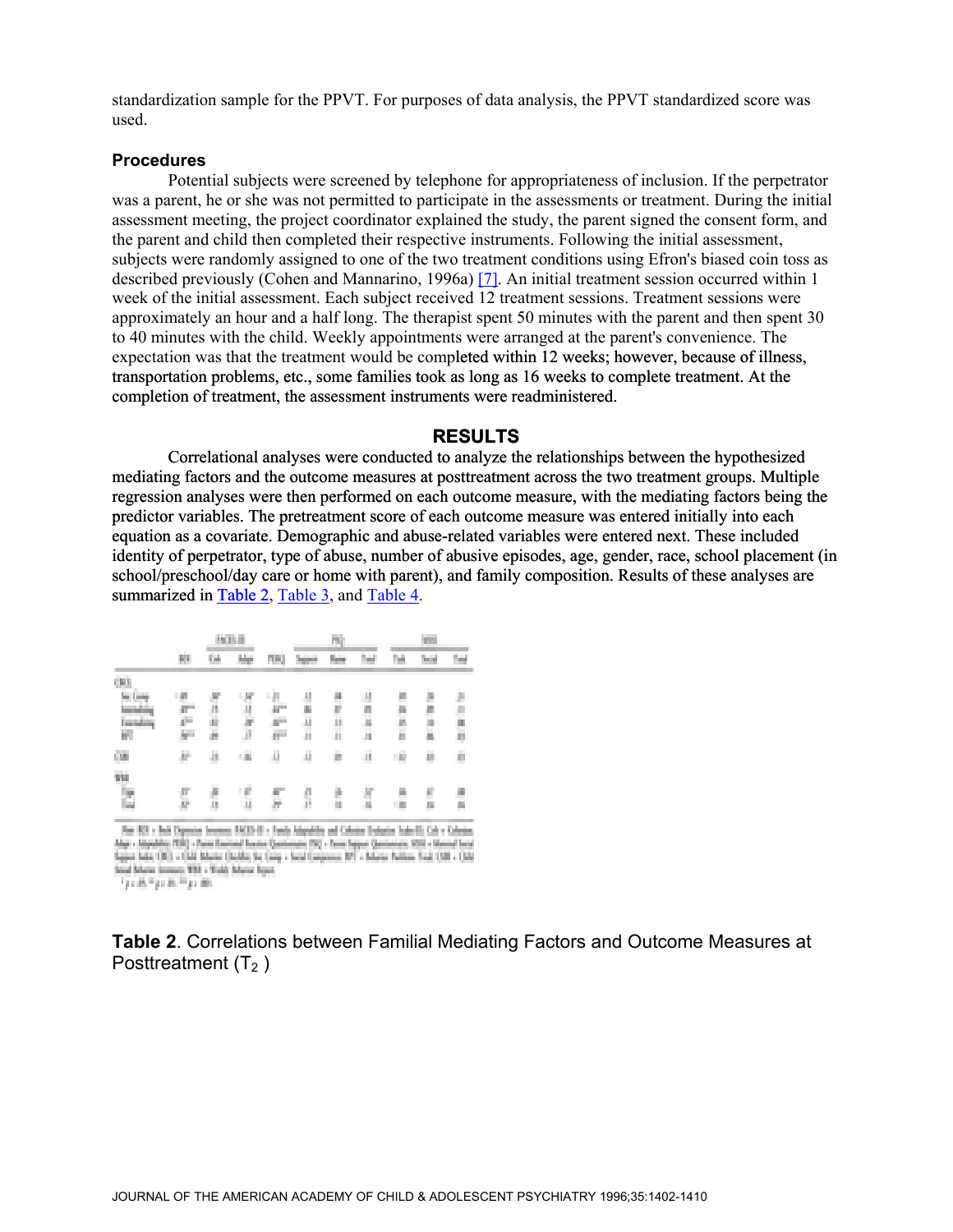|                                                                                            | PPCT-8                 | <b>Bandle</b> |         |                                |                                                                                                                                                                                                                                                      |                              |                      |  |  |  |
|--------------------------------------------------------------------------------------------|------------------------|---------------|---------|--------------------------------|------------------------------------------------------------------------------------------------------------------------------------------------------------------------------------------------------------------------------------------------------|------------------------------|----------------------|--|--|--|
|                                                                                            | <b>Osyndardi</b>       | h.            | Matt    | Magg.                          | <b>Service</b>                                                                                                                                                                                                                                       | <b>Card</b>                  | Tonal                |  |  |  |
| 1343                                                                                       |                        |               |         |                                |                                                                                                                                                                                                                                                      |                              |                      |  |  |  |
| Soc Comp.                                                                                  | ×                      | $\pm 56$      | 36      | 150                            | 36                                                                                                                                                                                                                                                   | m                            | 496                  |  |  |  |
| bramalising                                                                                | <b>ATA</b>             | 62            | - all b | - and                          | $-165$                                                                                                                                                                                                                                               | - en                         | $-10^{17}$           |  |  |  |
| <b>Executiving</b>                                                                         | - 89                   | 1,899         | $-101$  | - 596                          | - 22                                                                                                                                                                                                                                                 | - JMY                        | $-147$               |  |  |  |
| BT.                                                                                        | an.                    | <b>Bin</b>    | $-187$  | <b>COMPA</b><br><b>COLLEGE</b> | $-201$                                                                                                                                                                                                                                               | $-141$                       | $-100$               |  |  |  |
| 1,781                                                                                      | <b>ITT</b>             | $-120$        | AH.     | <b>ALC</b>                     | <b>Birth</b><br><b>The Contract of the Contract of the Contract of the Contract of the Contract of the Contract of the Contract of the Contract of the Contract of The Contract of The Contract of The Contract of The Contract of The Contract </b> | $-100$<br><b>The Control</b> | $-403$               |  |  |  |
| $\begin{array}{c} \nabla \mathbf{M} \\ \nabla \mathbf{P} \\ \nabla \mathbf{M} \end{array}$ |                        |               |         |                                |                                                                                                                                                                                                                                                      |                              |                      |  |  |  |
|                                                                                            | <b>COLLECT</b><br>an a | - 230         | 一般的     | - 295                          | - Mill                                                                                                                                                                                                                                               | $\sim 10^{100}$              | - JHT                |  |  |  |
| <b>The Second Service</b>                                                                  | 48                     | $-200$        | $-200$  | $-260$                         | <b>CART</b>                                                                                                                                                                                                                                          | $-307 -$                     | $-340$ <sup>**</sup> |  |  |  |

See PPC & - Paleoly Pature Veschulury Tree Revised: Buitelle - Revolut Developmental Investory. Perc - perce estid Alapt - alaptos Canasas - constantosion Capit - capitins CBCL - Child Biltotto Checkles for Comp Sold Cooperate B77 - Behavior Publices Total COR - Clold Sound Behavior Investory, WBR - Weddy **Behavior Bayon.** 

tax all that all.

# **Table 3**. Correlations between Developmental Mediating Factors and Outcome Measures at Posttreatment  $(T<sub>2</sub>)$



# **Table 4**. Multiple Regression: Significant Correlates of Outcome

As demonstrated in Table 2, both parental depression (BDI) and parental emotional distress (PERQ) correlated significantly with the Internalizing, Externalizing, and Behavior Problems Total scales of the CBCL and the WBR type and total number of behaviors. Also, parental depression was significantly related to sexual behavior problems (CSBI). In addition, the FACES-III cohesion factor was positively correlated with CBCL Social Competence while the FACES-III adaptability factor was negatively associated with CBCL Social Competence but positively related to CBCL Externalizing problems. The latter two findings were unexpected. There were no significant correlations between the PSQ or MSSI and any outcome measures, except that PSQ Total score was positively correlated with the WBR Type score. This finding was also unexpected.

With regard to developmental measures, the only significant PPVT-R correlation was with social competence. All of the Battelle scales were significantly negatively correlated with WBR Type and Total scores, that is, the higher the developmental level, the lower the WBR score. The Battelle Cognitive Development and Communication scales were also significantly negatively correlated with CBCL Externalizing scores.

When pretreatment scores on outcome measures were controlled by including them as initial covariates, multiple regression analyses demonstrated that the PERQ remained a highly significant predictor of treatment outcome. Specifically, the PERQ was the only significant predictor variable for the CBCL Internalizing, Externalizing, and Behavior Problems Total scales and predicted a portion of the total variance on the WBR type of behaviors. Age also explained 14% of the total variance on the WBR type of behaviors and 6% of the variance on WBR total behaviors. (Older age was a significant predictor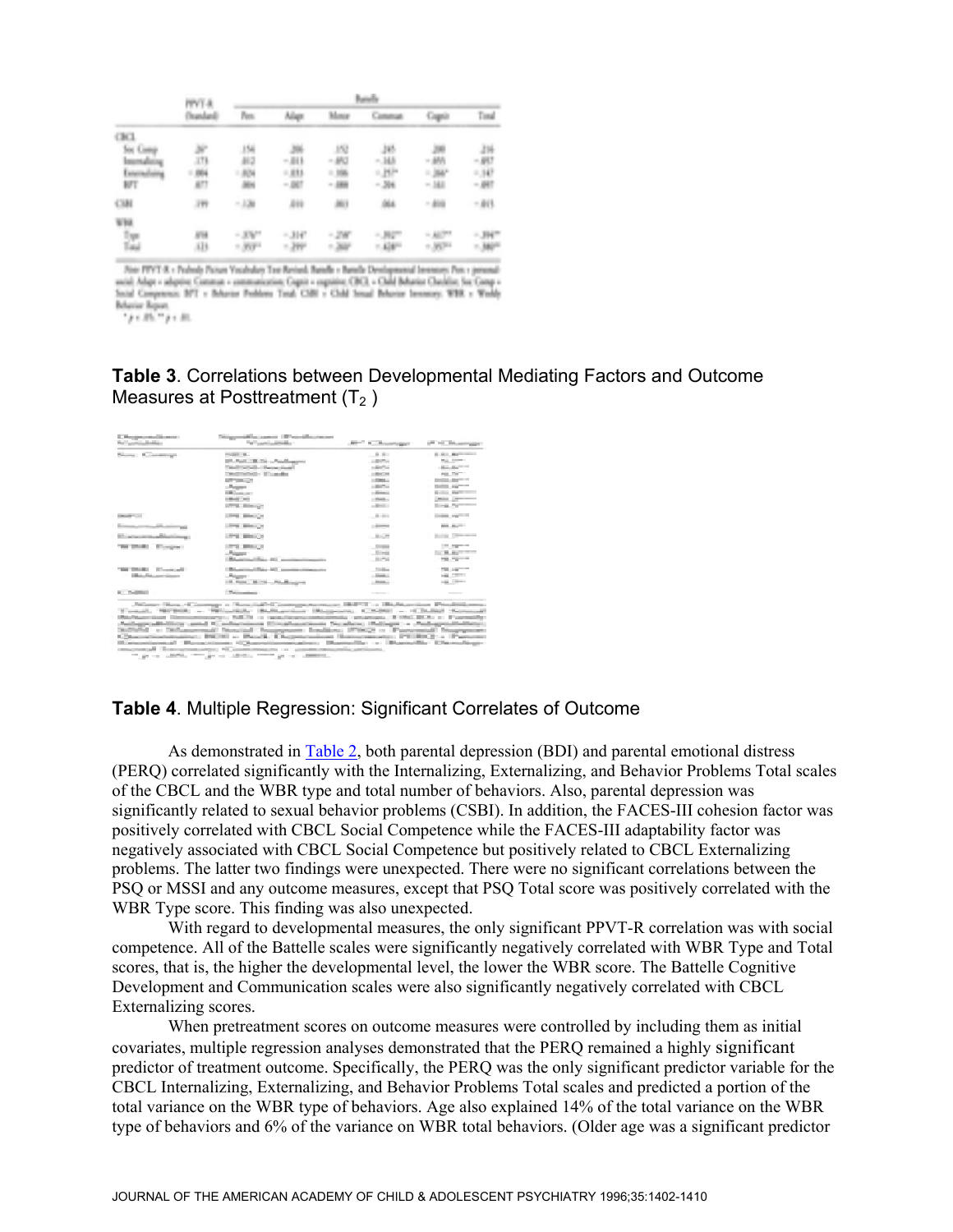of better outcome on both WBR scales.) In a similar manner, higher communication ability as measured by the Battelle was a significant predictor of better treatment outcome on both WBR scales. Numerous factors predicted CBCL Social Competence scores at posttreatment. Finally, the FACES-III adaptability factor explained an additional 6% of the total variance on the WBR Total scale.

# **DISCUSSION**

The present study attempted to evaluate factors that predict treatment outcome in young sexually abused children. The results indicate that parental depression and parental emotional reaction to the child's abuse were strongly correlated with behavioral and emotional difficulties in the child. Independent of the type of treatment received and controlling for pretreatment scores, multiple regression analyses demonstrated that the degree of parental distress experienced in response to the child's abuse as measured by the PERQ was a strong predictor of emotional and behavioral difficulties in the child. This finding is consistent with our earlier findings that the PERQ was a strong mediating factor in initial symptom formation and in symptom persistence in sexually abused children (Mannarino and Cohen, in press) [\[23\]](http://ipsapp003.lwwonline.com/content/search/2600/38/27/). It is also consistent with other researchers' reports that parental depression is strongly associated with psychological difficulties in abused children (Kinard, 1995) [\[21\]](http://ipsapp003.lwwonline.com/content/search/2600/38/27/), although the significant correlations between parental BDI scores and child outcome measures in the present study were not sustained in the multiple regression analysis. Thus, in our study, BDI scores did not independently predict treatment outcome. The fact that the PERQ was not correlated with the CSBI scores at posttreatment may in part be due to the fact that six children with severe sexually inappropriate behaviors were removed from the study prior to completing treatment. It is also possible that sexualized behavior is less impacted by parental emotional distress than are other behavioral and emotional symptoms in these children.

Numerous factors significantly affected social competence scores. This is not surprising in very young children, who develop socially competent behaviors largely in response to appropriate models in their environment. Aside from demographic factors, the most significant mediators of social competence were parental PERQ and BDI scores.

It is possible that the strong relationship between parental emotional distress and child outcome measures were in part due to modeling, in that the child may learn fewer adaptive coping behaviors from a parent who is having difficulty coping with his or her own emotional stress. It is very likely that such a parent would be less emotionally and/or physically available to the child to provide needed emotional support. It is also possible that a biological factor may play a role in coping style or capacity, such that the ability to recover from emotional stress is in part genetically transmitted. Whatever the explanation for this association, the strong mediating impact of the PERQ emphasizes the importance of assessing the parent's emotional response to his or her child's sexual abuse. This finding is supported by Deblinger (1995) [\[10\]](http://ipsapp003.lwwonline.com/content/search/2600/38/27/), who demonstrated that sexually abused children whose parents were included in active treatment showed greater improvement in behavioral symptoms than those whose parents were not provided with treatment. Thus, addressing the parent's emotional distress by providing treatment to the parent as well as the sexually abused child would be an important component in resolving the negative psychological impact of this experience. The findings from this study are consistent with our previous project which demonstrated that the PERQ was a strong mediating factor in initial symptom formation following child sexual abuse (Mannarino and Cohen, in press) [\[23\]](http://ipsapp003.lwwonline.com/content/search/2600/38/27/).

The association between both age and developmental level as measured by the Battelle, and treatment outcome as measured by the WBR, is also significant. This is most likely because the WBR was written to specifically identify problems in younger sexually abused children. It should be noted that 3 and 4-year-olds scored higher on the WBR than 5- and 6-year-olds at pretreatment (Cohen and Mannarino, 1996b) [\[8\].](http://ipsapp003.lwwonline.com/content/search/2600/38/27/) The fact that 3- and 4-year-olds scored higher on the WBR than 5- and 6-yearolds, both at pretreatment and posttreatment, while controlling for pretreatment scores, indicates that this instrument may be fairly specific to younger children. As such, it may be an important instrument for use with younger sexually abused children, both clinically and in research endeavors.

Although space limitations precluded inclusion of these analyses, we did evaluate the impact of mediating factors within each treatment group at posttreatment. While the familial factors were generally correlated with outcome in a similar manner in both treatment groups, there was a significant difference between the two groups with regard to developmental factors. Specifically, at posttreatment in the CBT-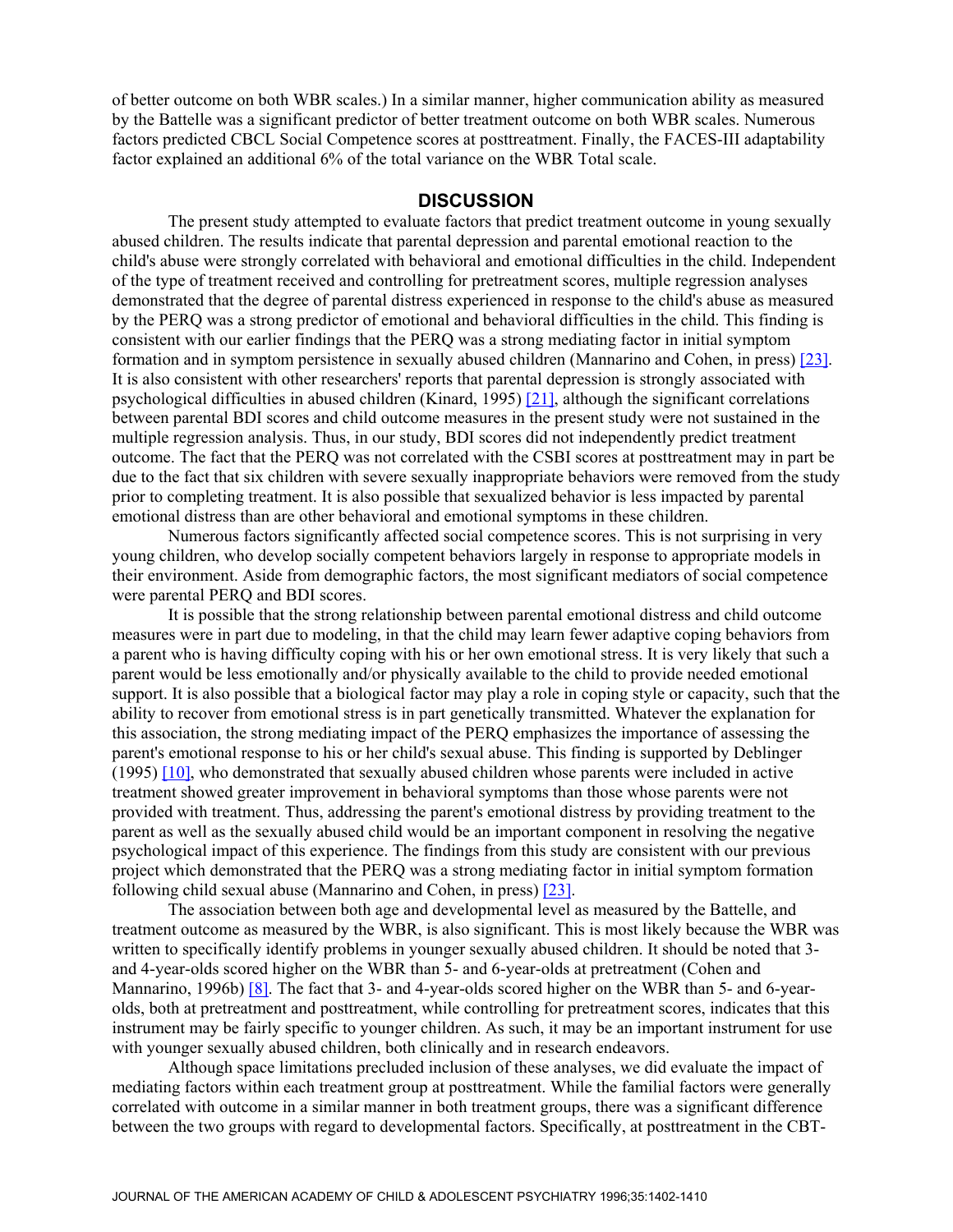SAP group, Battelle scores were significantly negatively correlated with CBCL Externalizing and WBR Type and Total scores, but no such correlations were found in the NST group. These findings suggest that, as expected, the cognitive-behavioral interventions may be more effective in reducing symptoms in children with more sophisticated communication and cognitive skills, whereas these skills were less important when receiving supportive therapy. This was supported in the regression analyses, in that higher communication scores on the Battelle predicted better outcome on the WBR scales.

The association of familial adaptability with externalizing behaviors and poorer social competence was an unexpected finding. However, in a previous study (Mannarino and Cohen, in press) [\[23\]](http://ipsapp003.lwwonline.com/content/search/2600/38/27/), we also found a positive relationship between FACES-III adaptability and the CBCL Externalizing scale. It is possible that one aspect of familial adaptability measured by the FACES-III includes an unusually high degree of parental tolerance of negative or socially inappropriate behaviors, even though these parents recognize the abnormality of such behaviors. This type of "adaptability" could explain these findings to some extent.

As noted above, the child self-report instrument used in this study was not useful in measuring symptomatology or detecting clinical changes. Possible reasons for this have been discussed previously (Cohen and Mannarino, 1996a) [\[7\].](http://ipsapp003.lwwonline.com/content/search/2600/38/27/) Given the limitations in obtaining self-reports from very young children, it is important to address the issue of alternative methods of obtaining multisource data. The two options which we considered in the treatment design were having school/preschool teachers complete rating instruments or having the therapists rate behavioral changes themselves. In our pilot sample, most parents had opposed the idea of requesting information from school or preschool teachers, because of their concerns about confidentiality. (This was despite the fact that our clinic does not have a name that would identify the children as having been sexually abused.) An additional source of concern was that a substantial proportion of the children in the pilot study did not attend preschool. (This was also true in the study sample in that 30% of the children in this study were not enrolled in school or preschool.) For these reasons, teacher reports were not requested as part of this study. Therapist report of symptomatic improvement was not included in the study design because it would obviously have introduced the possibility of reporter bias. However, one or both of these options may be desirable in addition to relying on parental and child self-reports of symptomatology. An alternative possibility may be to design a specific task that measures certain relevant behavioral and/or emotional variables, to be performed by the preschool subjects on videotape and then independently rated. The value of this type of outcome measure remains to be evaluated.

#### **Clinical Implications**

As noted above, the major clinical implication of this study is that parental emotional distress in response to the sexual abuse of a young child is a factor that strongly affects outcome, regardless of the type of treatment provided or the child's initial symptomatology. Thus, assessing this variable and providing appropriate psychotherapeutic interventions for distressed parents may be of critical importance in resolving the child's emotional and behavioral difficulties. The results of the original report from this project (Cohen and Mannarino, 1996a) [\[7\]](http://ipsapp003.lwwonline.com/content/search/2600/38/27/) indicated that an intervention that specifically addresses parental cognitions, perceptions, and appropriate coping responses with regard to the child's abuse is more effective in decreasing child symptomatology than is supportive counseling alone. Together, these findings indicate the clinical importance of specifically assessing and addressing parental emotional distress in the treatment of young sexually abused children.

Another clinical implication of this study is that the WBR appears to be an instrument with particular sensitivity to the difficulties experienced by very young sexually abused children, and as such it may be a very useful instrument for monitoring symptomatology and clinical improvement in this population.

## **REFERENCES**

 Achenbach TM, Edelbrock CS (1983), Manual for the Child Behavior Checklist. Burlington, VT: Queen City Printers.

Achenbach TM, Edelbrock CS, Howell CT (1987), Empirically based assessment of the behavioral/emotional problems of 2 and 3 year old children. J Abnorm Psychol 15:629-650.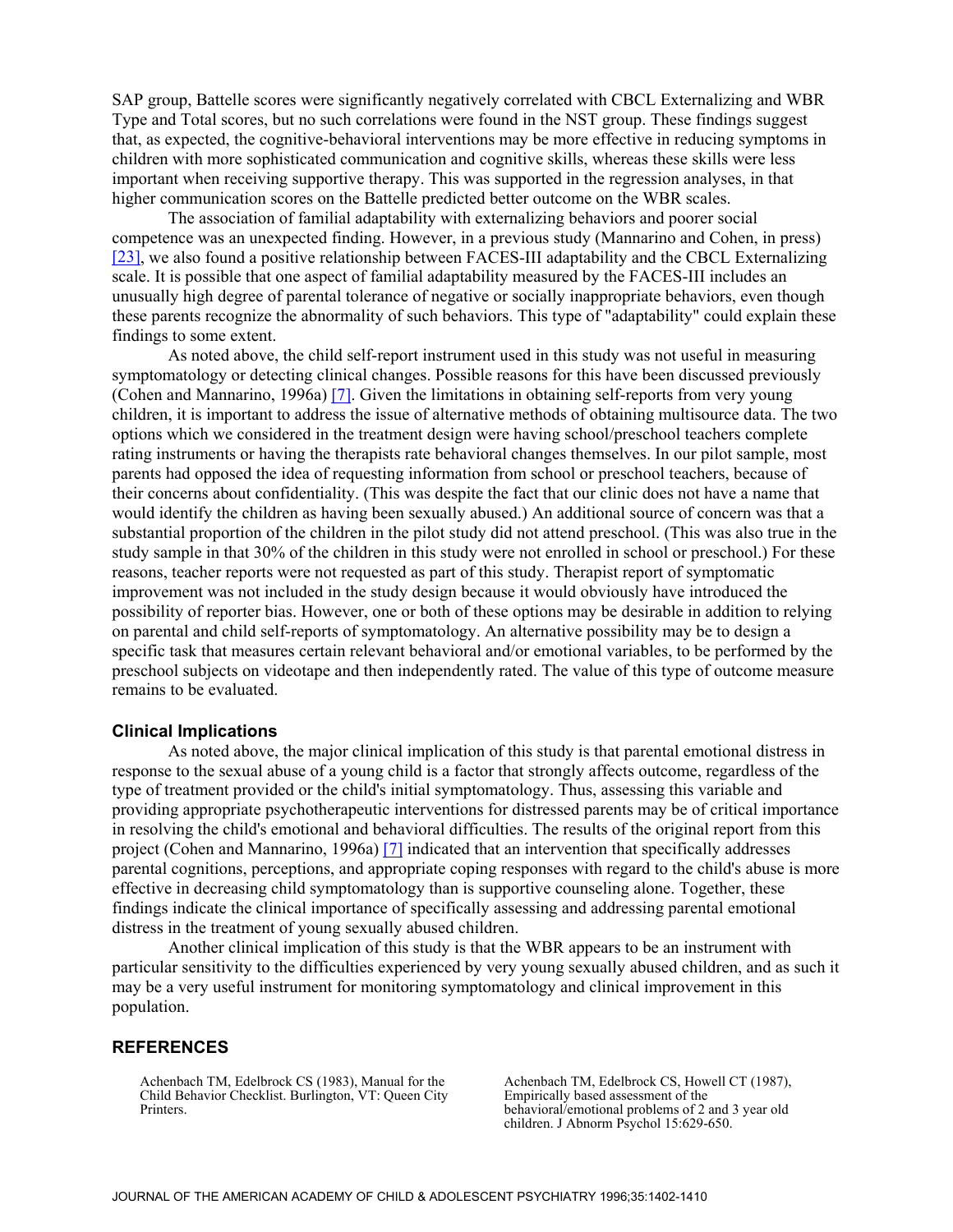Beck AT, Rush AT, Shaw BF, Emery G (1979), Cognitive Therapy of Depression. New York: Guilford Press.

Beck AT, Steer RA, Garsin MA (1988), Psychometric properties of the Beck Depression Inventory: twenty five years of evaluation. Clin Psychol Rev 8:77-100. Brent DA (1900), Depressed adolescent suicide attempters: a clinical trial. Funded research proposal and supportive relationship treatment manual, MH 46500, NIMH.

Cohen JA, Mannarino AP (1993), A treatment model for sexually abused preschoolers. J Interpers Violence 8:115-131.

Cohen JA, Mannarino AP (1996a), A treatment outcome study for sexually abused preschool children: initial findings. J Am Acad Child Adolesc Psychiatry 35:42-50.

Cohen JA, Mannarino AP (1996b), The Weekly Behavior Report: a parent-report instrument for sexually abused preschoolers. Child Maltreatment 1(4).

Conte JR, Schuerman JR (1987), The effects of sexual abuse on children: a multidimensional view. J Interpers Violence 2:380-390.

Deblinger E (1995), Cognitive behavior therapy for post-traumatic stress disorder in sexually abused children. Presented at the San Diego Conference on Responding to Child Maltreatment.

Deblinger E, McLeer SV, Atkins M, Ralphe D, Foa E (1989), Post-traumatic stress in sexually abused children: physically abused and non-abused children. Int J Child Abuse Negl 13:403-408.

Dunn LM, Dunn LM (1981), Peabody Picture Vocabulary Test-Revised Manual. Circle Pines, MN: American Guidance Service.

Einbender A, Friedrich W (1989), The psychological functioning and behavior of sexually abused girls. J Consult Clin Psychol 57:155-157 .

Everson MD, Hunter WM, Runyan DK, Edelsohn GA, Coulter ML (1989), Maternal support following disclosure of incest. Am J Orthopsychiatry 59:197- 207.

Finkelhor D (1990), Early and long-term effects of child sexual abuse: an update. Prof Psychol Res Pract 21:325-330.

Friedrich WN, Grambsch P, Damon L et al. (1992a), The Child Sexual Behavior Inventory: normative and clinical comparisons. Psychol Assess 4:303-311.

Friedrich WN, Luecke WJ, Beilke RL, Place V (1992b), Psychotherapy outcome of sexually abused boys: an agency study. J Interpers Violence 7:396- 409.

Gomes-Schwartz B, Horowitz J, Cardarelli A (1990), Child Sexual Abuse: The Initial Effects. Newbury Park, CA: Sage.

Hewitt SK (1991), Preschool children's responses to alleged sexual abuse at intake and one year follow-up. Presented at the San Diego Conference on Responding to Child Maltreatment.

Kendall-Tackett K, Williams LM, Finkelhor D (1993), The impact of sexual abuse on children: a review and synthesis of recent empirical studies. Psychol Bull 113:164-180.

Kinard EM (1995), Mother and teacher assessments of behavior problems in abused children. J Am Acad Child Adolesc Psychiatry 34:1043-1053.

Mannarino AP, Cohen JA (1996), Abuse related attributions and perceptions, general attributions and locus of control in sexually abused girls. J Interpers Violence 11:162-180.

Mannarino AP, Cohen JA (in press), Family-related variables and psychological symptom formation in sexually abused girls. J Child Sexual Abuse.

Mannarino AP, Cohen JA, Berman SR (1994), The relationship between preabuse factors and psychological symptomatology in sexually abused girls. Child Abuse Negl 18:63-71.

Mannarino AP, Cohen JA, Gregor M (1989), Emotional and behavioral difficulties in sexually abused girls. J Interpers Violence 4:437-451.

Mannarino AP, Cohen JA, Smith JA, Moore-Motley S (1991), Six and twelve month follow-up of sexually abused girls. J Interperson Violence 6:494-511.

McLeer SV, Deblinger E, Atkins MS, Foa EB, Ralphe DL (1988), Post-traumatic stress disorder in sexually abused children: a prospective study. J Am Acad Child Adolesc Psychiatry 138:119-125.

Newborg J, Stock JR, Wnek L, Guidubaldi J, Svinicki J (1984), Battelle Developmental Inventory Examiner's Manual. Allen, TX: DLM Teaching Resources.

Olson DH, Portner J, Lavee Y (1985), Faces-III Manual. St Paul, MN: Family Social Science, University of Minnesota.

Paskoe J, Ialong NS, Horn W, Reinhart MA, Perradatto D (1988), The reliability and validity of the Maternal Social Support Index. Fam Med 20:271-276.

White S, Halpin BM, Strom GA, Santilli G (1988), Behavioral comparisons of young sexually abused, neglected, and non-referred children. J Clin Child Psychol 17:53-61.

Wozencraft T, Wagner W, Pelligrin A (1991), Depression and suicidal ideation in sexually abused children. Child Abuse Negl 15:505-511.